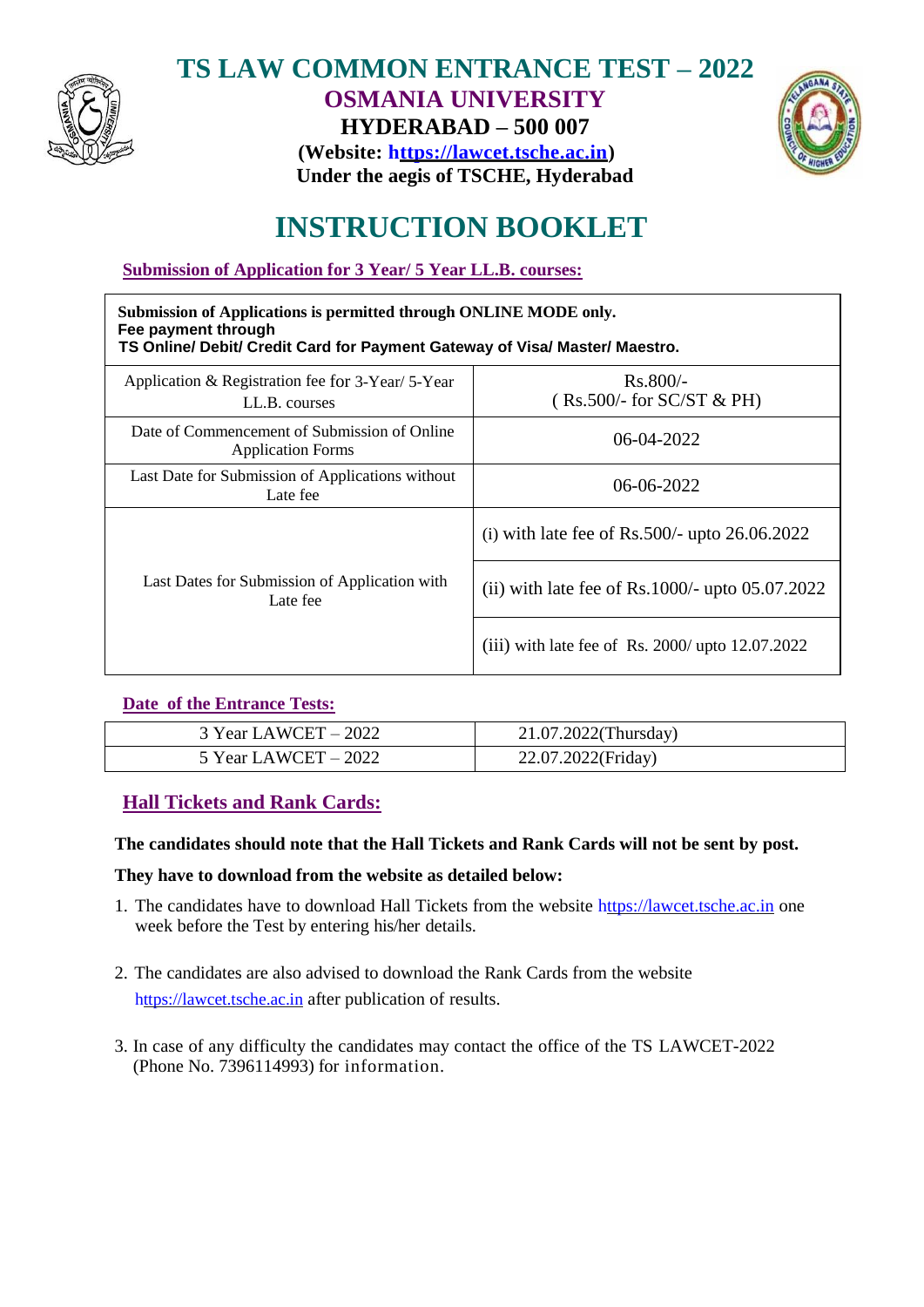#### **TS LAWCET – 2022**

*In terms of (1) G.O.Ms. No.26, Higher Education (H.E.II)2) Department, dated 24-3-2004 and its amendments issued by the Government of Andhra Pradesh, and 2) Proceedings No . TSCHE/CETs/CMP/Convener/TSLAWCET & PGLCET-2022/23, Dated 03-01-2022, issued by Telangana State Council of Higher Education, Hyderabad, Osmania University, Hyderabad, Telangana State will conduct the Law Common Entrance Test – 2022 (TS LAWCET-2022) for entry into those seats of 1<sup>st</sup> year of Five Year / Three year LL.B. Degree Courses for which the Government is competent*.

## **ELIGIBILITY CRITERIA TO APPEAR FOR TS LAWCET & PGLCET – 2022**

## **ELIGIBILITY CRITERIA TO APPEAR FOR TS LAWCET-2022**

# **3 year LL.B. Course:**

 The Candidates for 3-year LL. B. Course should have passed any Graduate Degree (10+2+3 pattern) of a recognized University or any other examination recognized as equivalent by the Universities concerned with 45% of aggregate marks for general category, 42% for OBC Category and 40% for SC/ST.

 If any candidate secured less than 45%, 42% and 40% respectively in graduation as stated above, he should have secured same percentage or more on the aggregate in any Post Graduation or B.Ed.

Note:

The percentage of 44.5% and above in aggregate in graduation (10+2+3 Pattern) in case of candidates belonging to general categories, 41.5% or above in aggregate in graduation (10+2+3 Pattern) in case of candidates belonging to OBC category and 39.5% and above in aggregate in graduation( $10+2+3$  Pattern) in case of candidates belonging to SC/ST category will be considered as 45%,42% and 40% of aggregate marks respectively for admission into LL.B 3 year course.

 $\checkmark$  The candidates who have passed Degree examination by single sitting without undergoing three years course either through regular or private or correspondence and those who obtained the degree through open University directly without having any basic qualification are not eligible as per G.O. Ms No. 31 dated:18-03-2009.

Note:

- 1. Candidates may refer to the G.O.Ms.No.64, Higher Education (UE.II) Department, Dated: 26.05.2006 and other G.Os along with amendments if any for ascertaining their eligibility.
- 2. The Bar Council of India (BCI) official website <http://www.barcouncilofindia.org/> may be seen for the Legal Education Rules, 2008.
- 3. The Hon'ble High Court of Telangana in Writ Appeal. No. 597 of 2020, W.P. Nos 37566 and 42680 of 2016 and W.P. No. 28822 of 2021 vide its judgement Dated: 28.12.2021 held that the **B.A. External Graduates** of Osmania University are not eligible for admission into 3 year LL. B. course and further the Court held that any candidates with such degree who secured admission in LL. B. course by virtue of Interim Orders of the High Court will not get a right in their favour. The candidates may read the above judgement for further details, before applying for entrance or admission.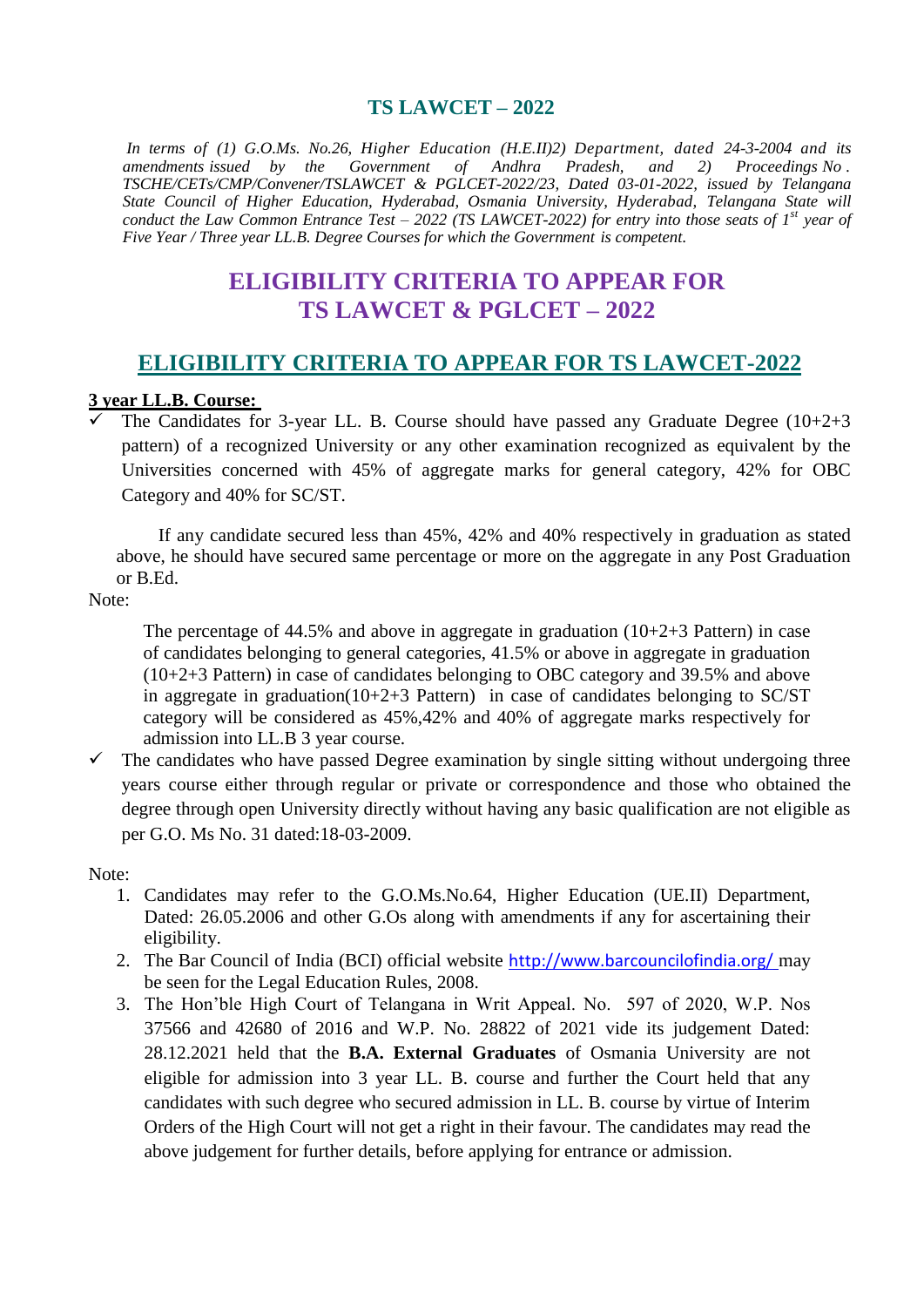4. The OBC candidates applying for the TS LAWCET -2022 shall invariably submit their OBC certificate issued by the competent authority to support 42% of aggregate marks in the Graduation.

## **5 Year LL.B. Course:**

 $\checkmark$  The Candidates for 5 year LL.B. course should have passed two year Intermediate Examination (10+2 pattern) or any other examination recognized as equivalent by the University concerned or the Board of Intermediate Education, T.S. with 45% of aggregate marks for general category, 42% for OBC Category and 40% for SC/ST.

Note:

The percentage of 44.5% and above in aggregate in Intermediate (10+2 Pattern) in case of candidates belonging to general categories,  $41.5\%$  or above in aggregate in Intermediate ( $10+2$ ) Pattern) in case of candidates belonging to OBC category and 39.5% and above in aggregate in Intermediate (10+2 Pattern) in case of candidates belonging to SC/ST category will be considered as 45%, 42% and 40% respectively for admission into LL. B 5-year course.

## **QUALIFYING MARKS FOR TS LAWCET-2022**

- The qualifying percentage of marks in the Entrance Test is 35% (i.e. 42 marks out of total 120) marks). There will be no minimum qualifying mark for S.C & S.T candidates for ranking.
- For candidates belonging to **Scheduled Castes or Scheduled Tribes, no minimum qualifying percentage of marks** are prescribed.

## **Merely qualifying in the entrance test does not entitle a candidate to have been admitted into LL. B. 3/5 Year course** unless the candidate:

- i. appears for Counselling at the notified Centres.
- ii. applies in response to the admission notification issued by the authority concerned; and
- iii. satisfies all the eligibility conditions of admission stipulated by the authority, at the time of issue of Admission Notification/Counselling.

Further, the candidate shall satisfy the merit and statutory reservations as applicable.

## **AGE LIMIT**

There shall be no Age restriction for the candidates seeking admission into LL. B. Courses, through appearing at TS LAWCET as per the Bar Council of India Lr. No. BCI/D/2337/2018(LE/Cir.4) dated 26.11.2018. The detailed information is available in the official website i.e., <http://www.barcouncilofindia.org/>

## **RANKING**

The candidates will be ranked in the order of merit based on the marks obtained in the TS LAWCET-2022. In case of tie, the relative rank will be decided as mentioned below:

- (i) By considering the marks secured in Part-C of TS LAWCET and if the tie still persists marks obtained in Part-B in TS LAWCET shall be taken into consideration.
- (ii) If the tie still persists they may be bracketed together for the purpose of ranking and seniority in age may be considered at the time of admission.
- (iii) Rank obtained in TS LAWCET-2022 is valid for admission into 3 year/ 5 year Law Course, as the case may be, for the academic year 2022-2023 only.

## **NOTE:**

**Candidate has to submit no more than one application**. If any candidate submits more than one application, the Convener reserves the right to reject all the applications or accept any one of them only and the fee paid will be forfeited of rejected applications.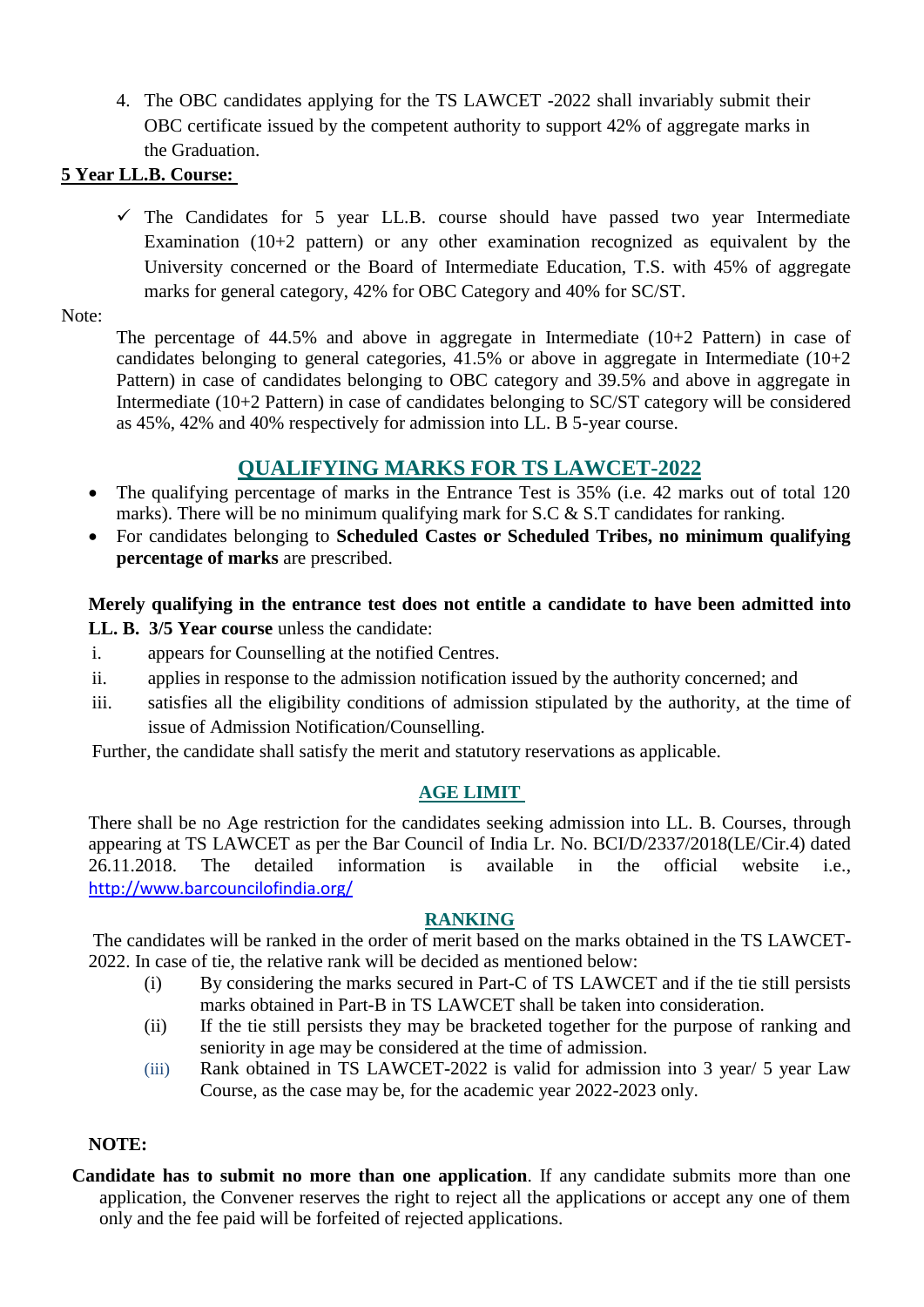**The following Information/Documents should be kept ready for filling the details in Application Form during Online submission:**

| S.No             | <b>DETAILS REQUIRED</b>                                                                                 | <b>DOCUMENTS TO BE KEPT READY</b>                                                                                                                                       |
|------------------|---------------------------------------------------------------------------------------------------------|-------------------------------------------------------------------------------------------------------------------------------------------------------------------------|
| 1.               | <b>TS/AP Online Transaction Id.</b><br>(if payment is being made through TS/AP<br><b>Online Centre)</b> | Receipt form from TS/AP Online Centre                                                                                                                                   |
|                  | If payment is being made through Payment<br><b>Gateway</b>                                              | T Wallet/Credit Card/ Debit Card/Net Banking<br>particulars                                                                                                             |
| 2.               | <b>Hall ticket Number of the Qualifying</b><br><b>Examination (Passed or Appeared)</b>                  | Marks Memo / Hall Ticket Number<br>of Qualifying Degree or its equivalent<br>(i.e., Graduation for 3-YDC/Inter for 5-YDC,<br>LL. B./B.L. for LL. M.)                    |
| 3.               | <b>Stream &amp; Test Applied for</b><br>3/5-year LL.B. & 2-year LL.M.                                   | Eligibility Criteria in the TS LAWCET-2022<br>website                                                                                                                   |
| $\overline{4}$ . | Date of Birth, Birth District, Birth State                                                              | Birth Certificate / SSC Certificate                                                                                                                                     |
| 5.               | <b>Hall Ticket Number of SSC or</b><br><b>Equivalent examination Certificate</b>                        | SSC or Equivalent Certificate                                                                                                                                           |
| 6.               | <b>Hall Ticket Number of Intermediate or</b><br><b>Equivalent examination Certificate</b>               | Intermediate or Equivalent Examination<br>Certificate                                                                                                                   |
| 7.               | <b>Local Status (OU/AU/SVU/ Non-local)</b>                                                              | Study or Residence or relevant certificate for<br>proof of local status<br><b>OR</b><br>Residence certificate by MRO or Competent<br>Authority                          |
| 8.               | <b>Income of Parents (Income Upto Rs. 2.0)</b><br>lakhs)                                                | The latest Income certificate issued by<br>MRO or Competent Authority                                                                                                   |
| 9.               | <b>Study Details</b>                                                                                    | Study certificates from Class I to Intermediate<br>for 5YDC/ Class I to Degree or its Equivalent<br>with $10+2+3$ pattern for $3YDC/$<br>Class I to LL. B. for LL. M.   |
| 10.              | Category (SC, ST, BC, EWS)                                                                              | The Latest Caste Certificate issued by the MRO /<br>Competent Authority and Application number of<br>the Caste Certificate (in case of SC/ST only)                      |
| 11.              | <b>Minority Status</b>                                                                                  | The Certificate issued by Competent/Concerned<br>Authority/SSC Transfer Certificate.                                                                                    |
| 12.              | <b>Special Category (NCC, PH, CAP, etc.)</b>                                                            | The Certificate issued by Competent/Concerned<br>Authority                                                                                                              |
| 13.              | <b>Photo &amp; Signature</b>                                                                            | : $\langle$ 50kb, .jpg, .jpeg of the candidate<br>Photo<br>Signature : $\langle 30kb, jpg, jpeg \rangle$ of the candidate                                               |
| 14.              | <b>Aadhaar Card Number and details</b>                                                                  | Aadhaar Card                                                                                                                                                            |
| 15.              | <b>Residence Certificate</b>                                                                            | Residence Certificate of candidate for a period<br>of 7 years preceding to qualifying examination<br>in case where the candidate has no<br>institutionalized education. |
| 16.              | <b>Transfer Certificate (TC)</b>                                                                        | Transfer Certificate (TC) from the institution<br>last studied                                                                                                          |

**Note: The above certificates in original to be shown and 2Sets of Xerox copies are to be submitted during the counseling for admission.**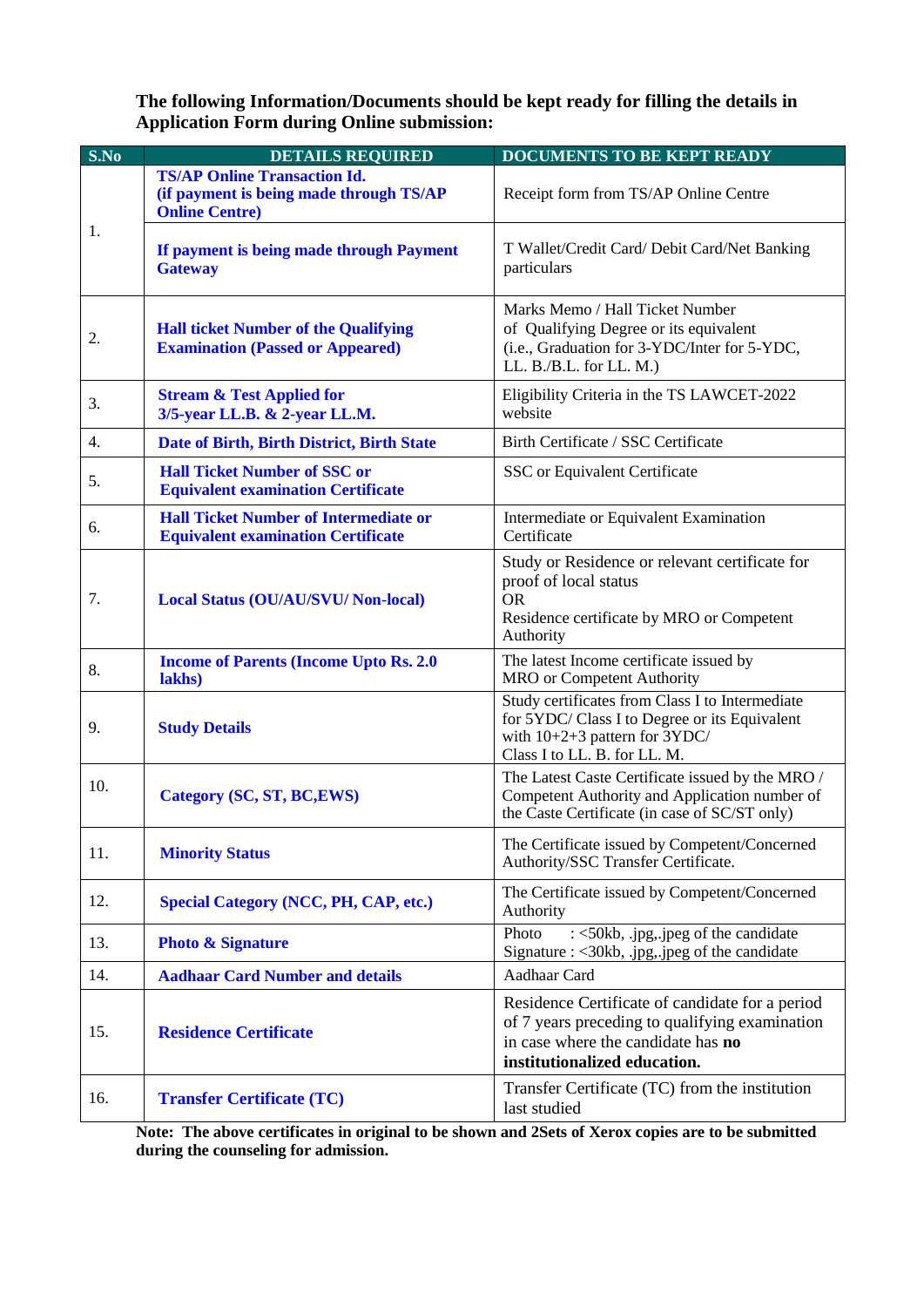#### **I. GENERAL INSTRUCTIONS**

**The T.S. Law common Entrance Test – 2022 & its admissions will be made in strict compliance of the Rules and Regulations of the University Concerned, BCI, TSCHE and relevant G.O.s of T.S that are in force and also amendments that may come into force from time to time.**

- 1. The list of recognized/approved Law Colleges along with the sanctioned strength and the courses that are permitted by the Bar Council of India/University concerned/TSCHE and the seats for which the Government is competent to make admissions for the academic year 2022-2023 will be informed after publication of the results.
- 2. The admission process will be notified separately by the TSCHE, Hyderabad.
- 3. Specific instructions to submit the online application form are given on the website: lawcet.tsche.ac.in Please go through the instructions carefully before filling the online application form.

**#NOTE: The Convener, TS LAWCET & PGLCET – 2022 shall be responsible for conducting the Common Entrance Tests (TS LAWCET & PGLCET – 2022) under the aegis of TSCHE. He shall not be responsible for making admissions, allotment of seats at the time of admissions which task may be entrusted by the TSCHE to any other Professor/Officer. The candidates are advised to contact the concerned Convener (Admissions), duly appointed for any purpose whatsoever relating to admissions; and not the Convener (Test).**

#### **II. INSTRUCTIONS CONCERNING ENTRANCE TEST**

- 1. A Candidate appearing for the required basic qualifying examinations (i.e., Graduation/Intermediate) may also take the TS LAWCET in anticipation of results. In case of such students, their entry shall be subject to their securing eligible percentage of marks in the required basic qualifying examination.
- 2. The applicants who have obtained 10+2 or Graduation/Post Graduation through Open Universities system directly without having any basic qualification for prosecuting such studies are not eligible for admission into the law courses.
- 3. **Mere appearance in TS LAWCET will not give any right of admission. The candidate should satisfy all the eligibility criteria and should satisfy rules governing admission as are applicable.**
- 4. **Nationality and Domicile:** The candidate should be an Indian National and should satisfy Local/Unreserved status requirement as laid down in the Andhra Pradesh Educational Institutions (Regulation of Admissions) Order, 1974 and the amendments made thereto from time to time.
- 5. **Regional Centres of Entrance Test for 3 year / 5 year LL.B. Courses**: Available on the website - [https://lawcet.tsche.ac.in](https://lawcet.tsche.ac.in/)
- 6. The CONVENER, TS LAWCET-2022 reserves the right to reject the application of any candidate at any stage, and there will not be any correspondence, if the candidate fails to satisfy the eligibility conditions, or other rules of admissions.

#### *No correspondence will be entertained with regard to rejection of application on any one or more*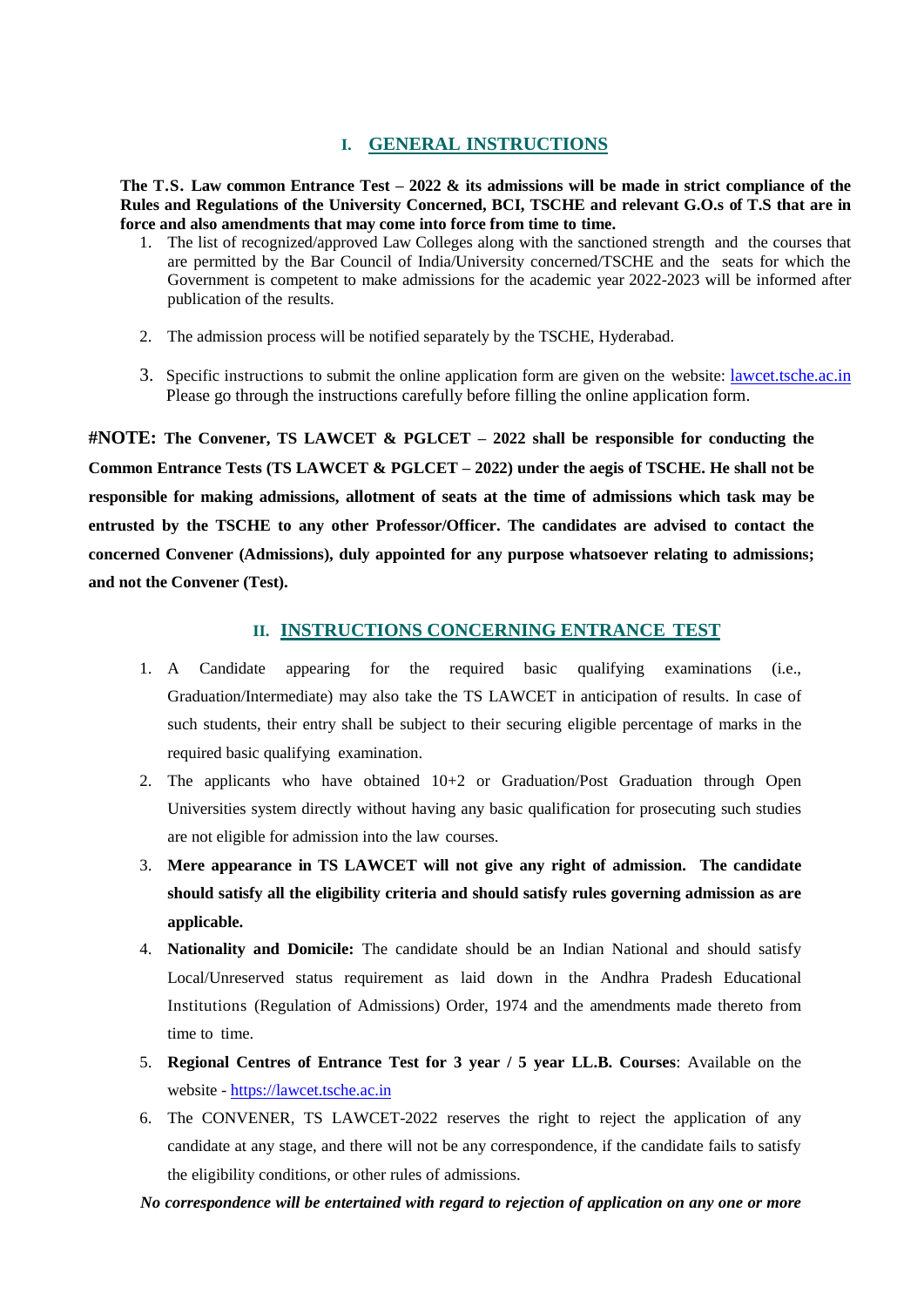#### *of the above grounds.*

- For Example: The Online Application Form is incomplete, incorrect, if the candidate is not eligible and has not submitted the application after the due date etc.,
- 7. While uploading the Photo in application form, the passport size photograph should be scanned. Selfies and other mode of photos are not accepted.
- 8. Any change whatsoever including that of Caste/Community/Category will not be permitted to be made in the application after generation of Payment Receipt.
- 9. **Medium of Entrance Test:** The question paper will be set both in English and Telugu or English and Urdu.
- 10. The Candidates are advised to Download the Hall tickets and Rank Cards from the websit[e https://lawcet.tsche.ac.in](https://lawcet.tsche.ac.in/)
- 11. **Qualifying marks in TS LAWCET-2022:** The qualifying percentage of marks in the Entrance Test is 35% (i.e. 42 marks out of total 120 marks). For candidates belonging to Scheduled Castes or Scheduled Tribes, no minimum qualifying percentage of marks is prescribed.

#### 12. **TS LAWCET-2022Results:**

- a. **Evaluation:** Every care will be taken to avoid errors in evaluation, checking, scrutiny, tabulation and ranking. Hence, request for re-totalling or revaluation will not be entertained.
- b. **Ranking:** The candidates will be ranked in the order of merit based on the marks obtained in the TS LAWCET-2022. In case of tie, the relative rank will be decided as mentioned below.
	- (i) By considering the marks secured in Part-C of TS LAWCET and if the tie still persists marks obtained in Part-B in TS LAWCET shall be taken into consideration.
	- (ii) If the tie still persists they may be bracketed together for the purpose of ranking and seniority in age may be considered at the time of admission.
- c. Rank obtained in TS LAWCET-2022 is valid for admission into 3 year/ 5 year Law Course for the academic year 2022-2023 only.
- d. The Candidates are advised to download the Rank Card from the website https://lawcet.tsche.ac.in after the publication of results.
- 13. The conduct of TS LAWCET-2022 is subject to orders and instructions issued by the Government of Telangana from time to time.
- 14. **Test Paper Information:** The Test is designed to evaluate the candidate's ability and aptitude to pursue the study of Law. The Test consists of three parts. Total number of questions will be 120 and the duration of test is 90 minutes. Maximum marks are 120.
- **Part – A:** Consists of 30 questions carrying 30 marks: **General Knowledge and Mental Ability.**
- **Part – B:** Consists of 30 questions carrying 30 marks: **Current Affairs.**

**Part – C:** Consists of 60 questions carrying 60 marks: **Aptitude for the Study of Law.**

- Out of these 60 Questions a total of 10 Questions will be based on the comprehension of legal passages given
- 15. For 5 year Law Course, the standard expected is of Intermediate level and for 3 year Law Course, the standard expected is of Degree Level.

The questions in Part-C, Aptitude for the study of Law, elementary knowledge of the basic principles